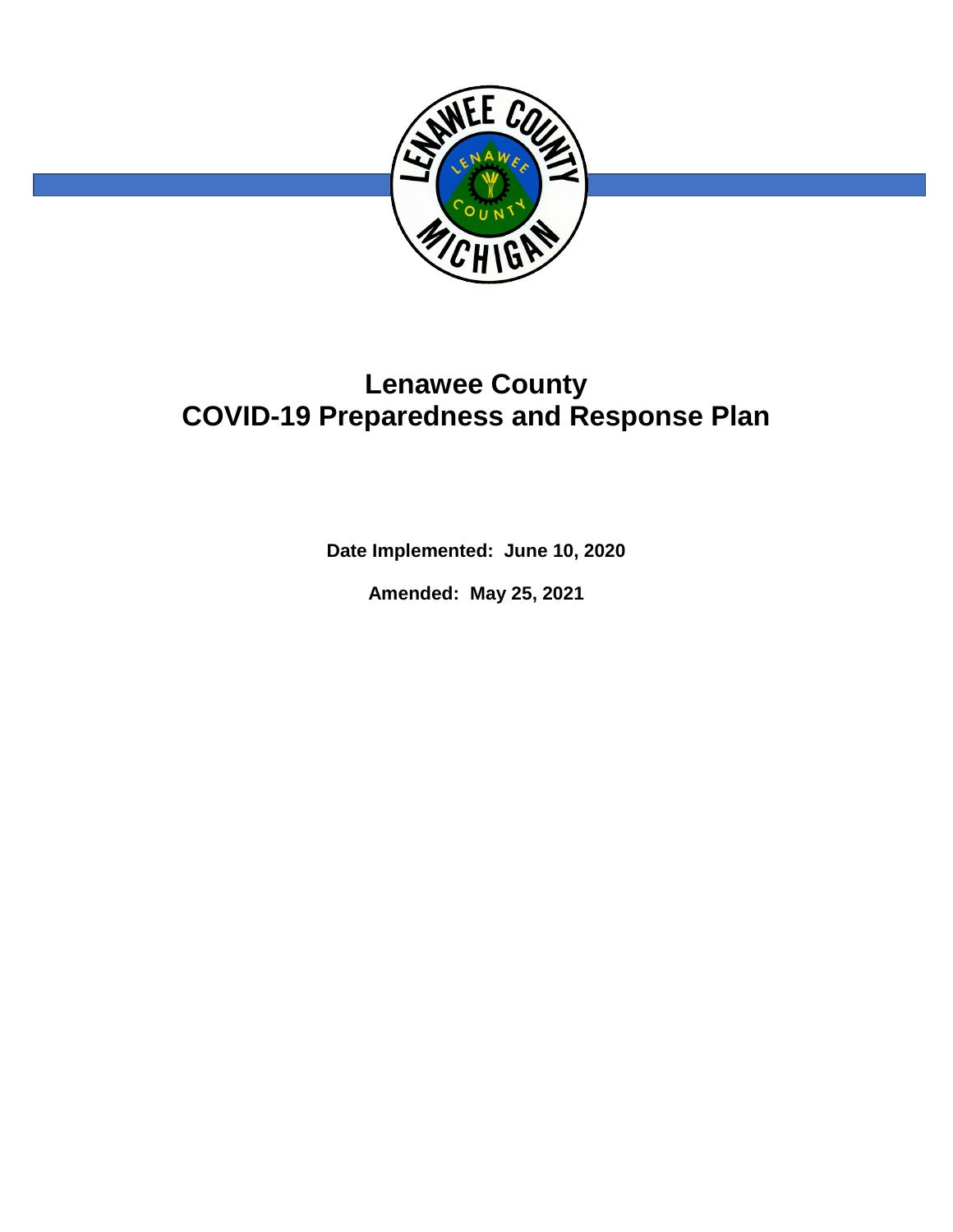# **Lenawee County COVID-19 Preparedness and Response Plan Table of Contents**

## **Plan**

| Essential Workers Necessary to Perform Critical Infrastructure Functions 1          |  |
|-------------------------------------------------------------------------------------|--|
| <b>Protective Safety Measures</b>                                                   |  |
|                                                                                     |  |
|                                                                                     |  |
|                                                                                     |  |
|                                                                                     |  |
| Workplace Infection-Control Practices & Proper Use of Personal Protective Equipment |  |
|                                                                                     |  |
|                                                                                     |  |
|                                                                                     |  |
|                                                                                     |  |
|                                                                                     |  |
|                                                                                     |  |
|                                                                                     |  |
|                                                                                     |  |
|                                                                                     |  |
| Steps to Be Taken - Employees Suspected or Confirmed to have COVID-19               |  |
|                                                                                     |  |
|                                                                                     |  |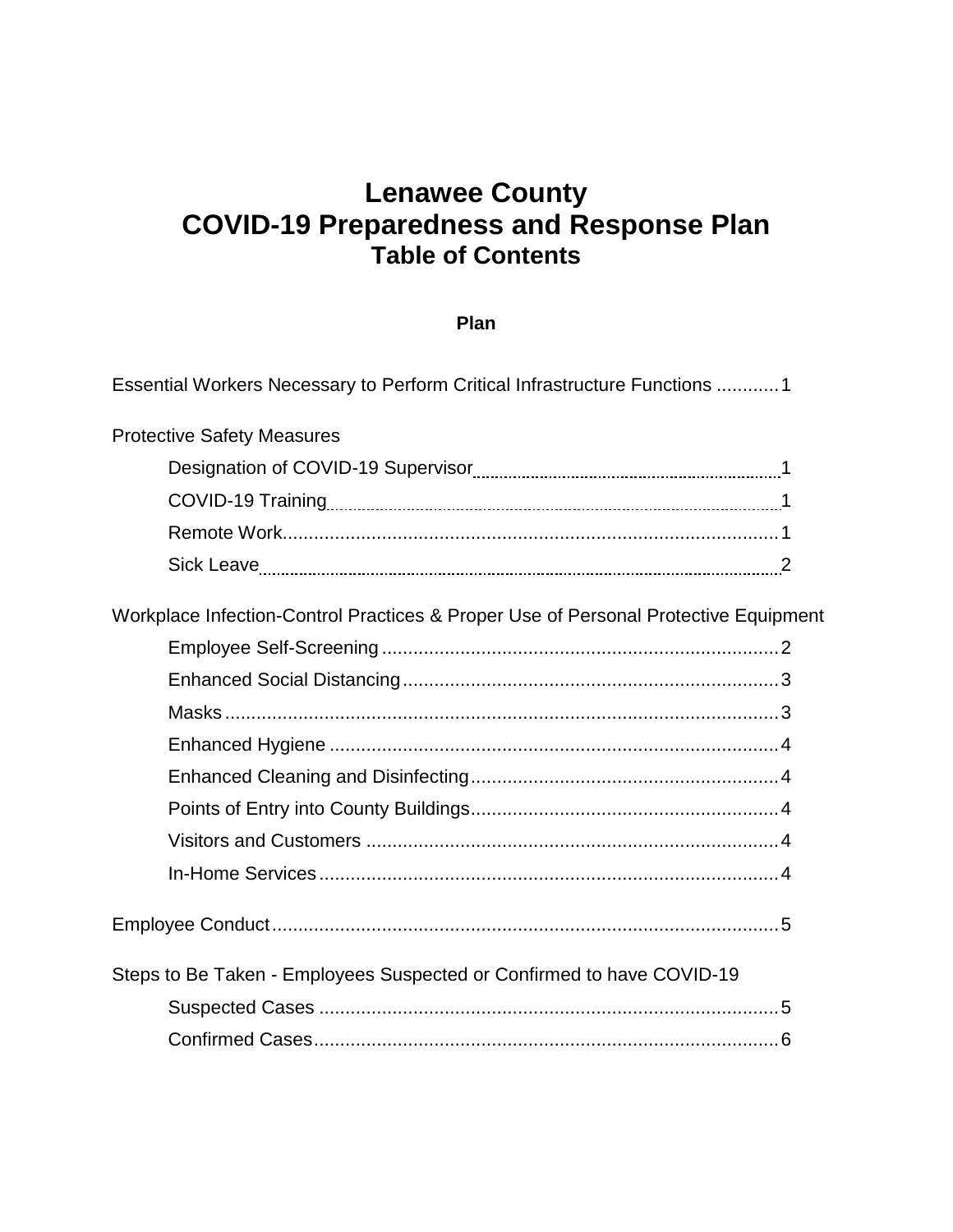# **Appendices**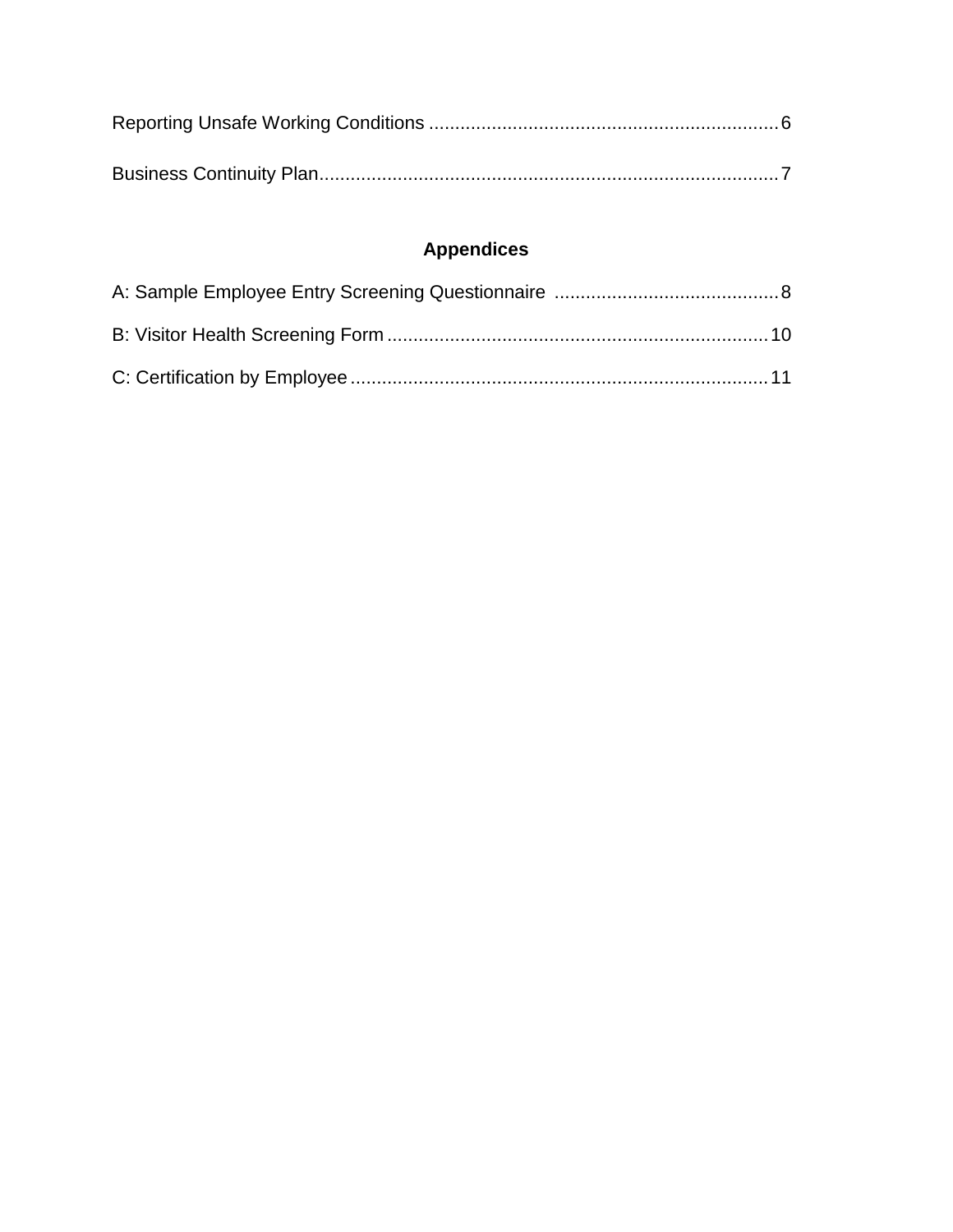# **COVID-19 PREPAREDNESS AND RESPONSE PLAN**

In order to respond to the current state of emergency related to the novel coronavirus ("COVID-19") and to operate in a manner consistent with relevant federal, state and local guidance related to COVID-19, Lenawee County has prepared the following COVID-19 Preparedness and Response Plan ("Plan"). This Plan may be updated as this situation evolves, or as federal, state or local guidance related to COVID-19 are issued or amended.

This policy is hereby appended to the Lenawee County Personnel Handbook and remains enforceable under the provisions of the handbook until amended or rescinded by the Board of Commissioners.

## **ESSENTIAL WORKERS NECESSARY TO PROVIDE SERVICES TO LENAWEE COUNTY RESIDENTS AND CUSTOMERS**

Lenawee County will operate with as little in-person contact as possible to provide necessary services to Lenawee County residents. Federal, state or local guidance or orders may further restrict the number of employees working and the scope of services provided.

## **PROTECTIVE SAFETY MEASURES**

#### *Designation of COVID-19 Supervisor*

Each department will designate a primary and back-up COVID-19 Supervisor who will implement, monitor, and report on COVID-19 control strategies outlined in this Plan. One of these individuals should be on-site at all times.

#### *COVID-19 Training*

COVID-19 training for employees will be available and included, at a minimum:

- 1. Workplace infection-control practices;
- 2. Proper use of personal protective equipment;
- 3. Steps the employee must take to notify employer of any symptoms of COVID-19 or a suspected or confirmed diagnosis of COVID-19; and
- 4. How to report unsafe working conditions.

#### *Remote Work*

Effective May 24, 2021, all employees may return to work. Department heads may allow employees who are able to work from home to continue to do so if it is in the best interest of continued County operations and employee health and safety.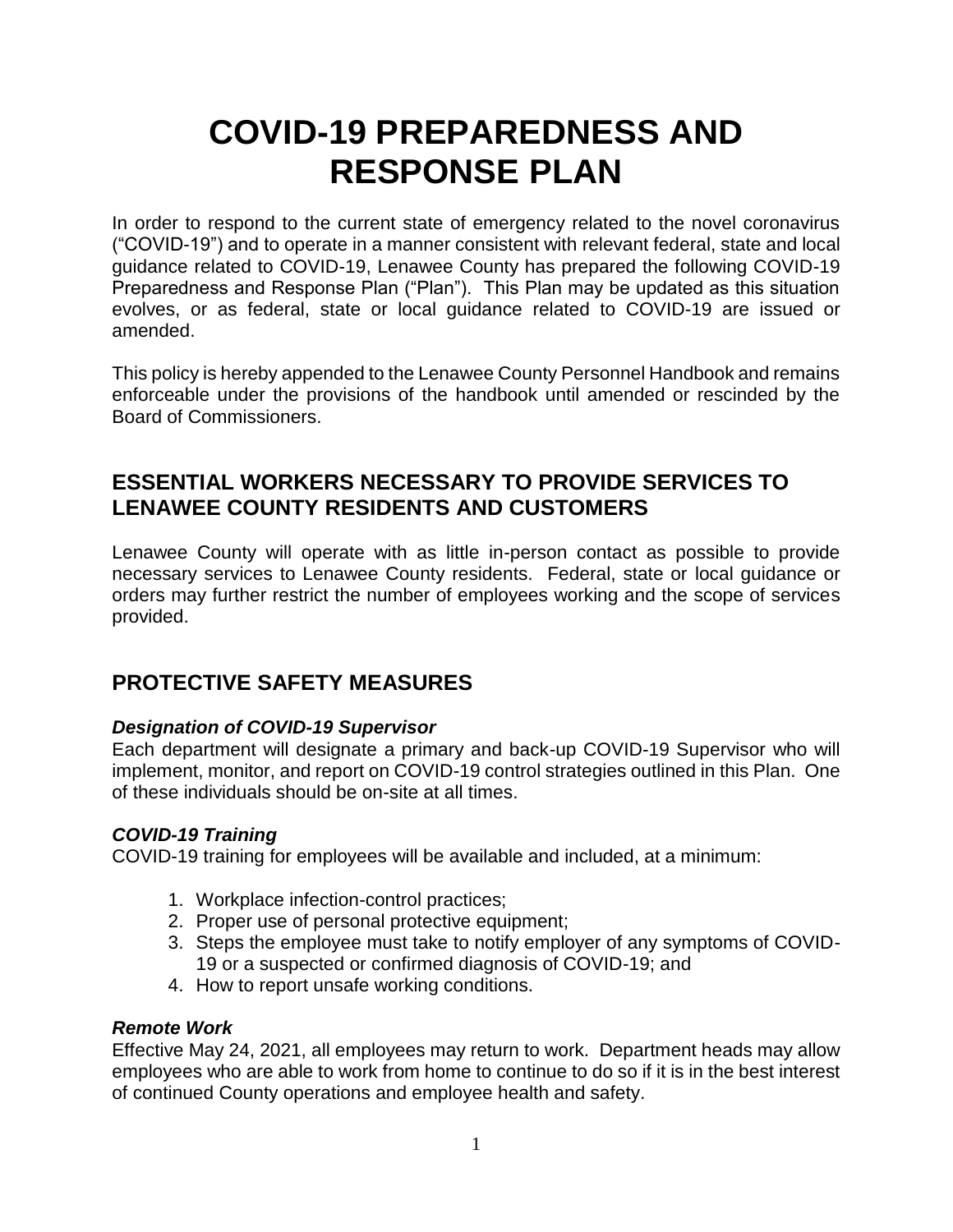#### *Sick Leave*

Employees are permitted to take paid leave consistent with the *Lenawee County Personnel Handbook* or relevant collective bargaining agreement. Any onsite employee who appears symptomatic will be sent home.

# **WORKPLACE INFECTION-CONTROL PRACTICES AND PROPER USE OF PERSONAL PROTECTIVE EQUIPMENT**

#### **Develop and implement a daily screening program for all staff upon or just prior to reporting to work sites.**

- 1. The screening procedures must include questions on the following:
	- a. New or worsening cough (excluding chronic cough due to known medical reason or allergies), shortness of breath or difficulty breathing, fever (100.4° or higher), new loss of taste or smell. A verbal confirmation of lack of fever is sufficient if a touchless thermometer is unavailable.
	- b. Chills or shivering, headache, sore throat, runny nose or congestion, muscle aches, abdominal pain, fatigue, nausea, vomiting or diarrhea
	- c. Have you had close contact in the last 14 days with an individual diagnosed with COVID-19.
- 2. "Yes" response to the screening questions above requires the individual to do the following:
	- a. If yes to **one** of the symptoms listed in 1a above or yes to **two** of the symptoms is 1b above, and no known exposure and no COVID testing, exclude from work until:
		- It has been at least 10 days\* from the first day symptoms began, AND
		- It has been at least 24 hours with no fever (that is 24 hours of no fever without use of medicine that reduces fevers), AND
		- Other symptoms are improving.

\*Symptom onset is Day 0. They must then stay home for 10 additional days. They may return on Day 11.

If no known exposure to COVID and an employee has a negative test result, they may be allowed to return to work if symptoms are improving, including no fever for at least 24 hours without the use of fever-reducing medication. Any symptoms of vomiting or diarrhea must have been resolved for at least 24 hours or as determined by a healthcare provider.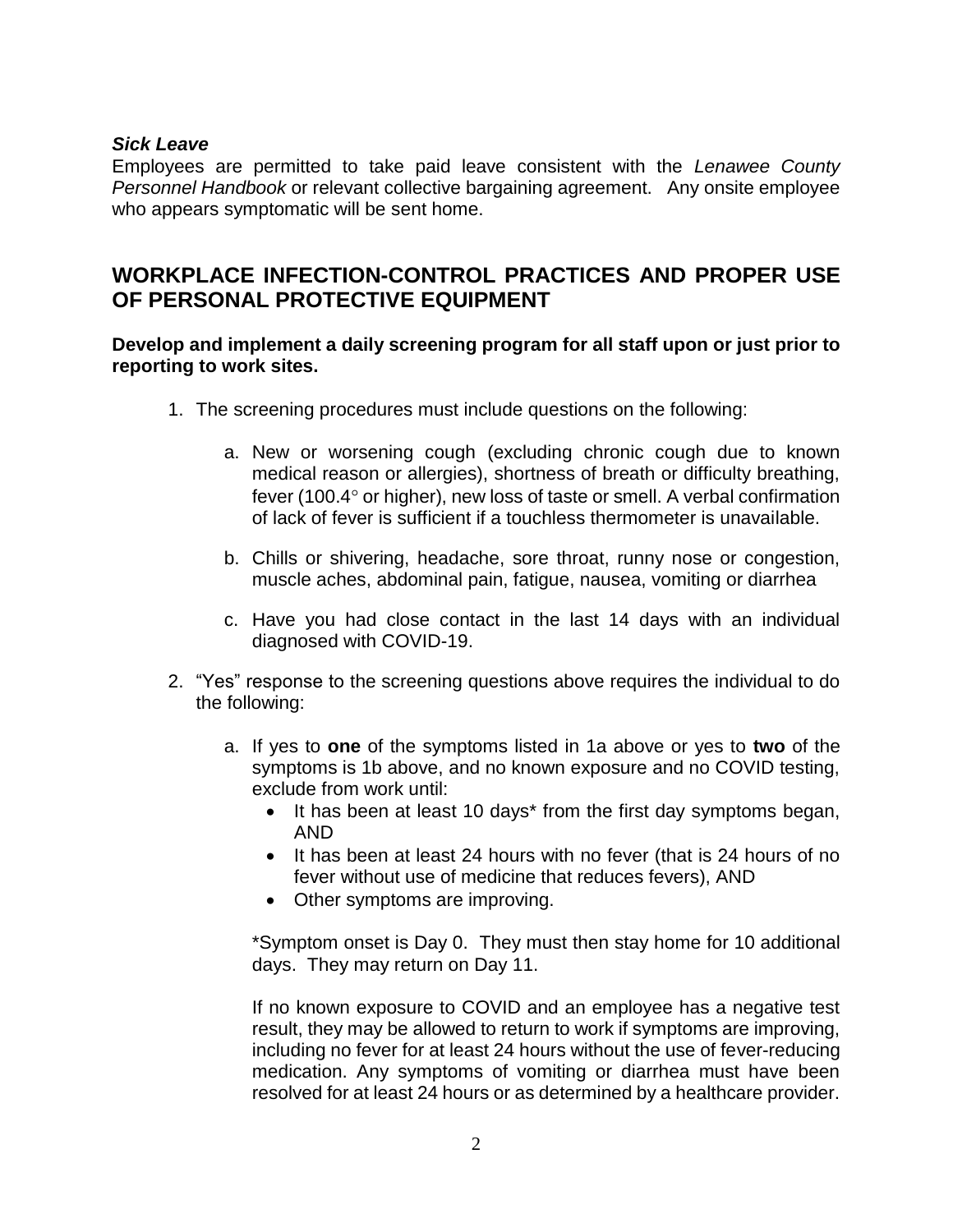b. If yes to close contact (see 1c above), with someone diagnosed with COVID-19 and employee has no symptoms, exclude from work for 10 days from the date of last exposure and employee must continue to monitor for symptoms associated with COVID-19 for an additional 4 days. Employees who are fully vaccinated (at least two weeks past completion of vaccination series) or previously tested positive for COVID-19 in the past 90 days, are not required to quarantine.

An employee that develops symptoms of COVID-19 within 14 days after an exposure is considered a probable case of COVID-19 and must be excluded from work until:

- It has been at least 10 days from the first day symptoms began, AND
- It has been at least 24 hours with no fever (that is 24 hours of no fever without use of medicine that reduces fevers), AND
- Other symptoms are improving.

\*Symptom onset is Day 0. They must then stay home for 10 additional days. They may return on Day 11.

#### *Enhanced Social Distancing*

Supervisors will direct employees to perform their work in such a way so as to reasonably avoid coming within six feet of other individuals. Where possible, employees may be relocated or provided additional resources in order to avoid shared use of offices, desks, telephones, and tools/equipment. Employees should remain in their assigned work areas as much as possible. Employees whose job duties regularly require them to be within six feet of members of the public will be provided with and required to wear appropriate personal protective equipment and/or stay behind any physical barriers installed commensurate with their level of risk of exposure to COVID-19. Social gatherings and meetings that do not allow for social distancing or that create unnecessary movement throughout the office is prohibited. The use of virtual meetings shall occur whenever possible. The number of employees permitted in any break room or lunch room shall be limited to ensure social distancing restrictions can be followed.

Social Distancing is required for all employees and visitors.

#### *Masks*

Face coverings are required for non-vaccinated employees when employees cannot consistently maintain six feet of separation from other individuals in the workplace, and in addition, consider face shields when employees cannot consistently maintain three feet of separation from other individuals in the workplace. All non-vaccinated employees shall also wear face coverings in all common areas.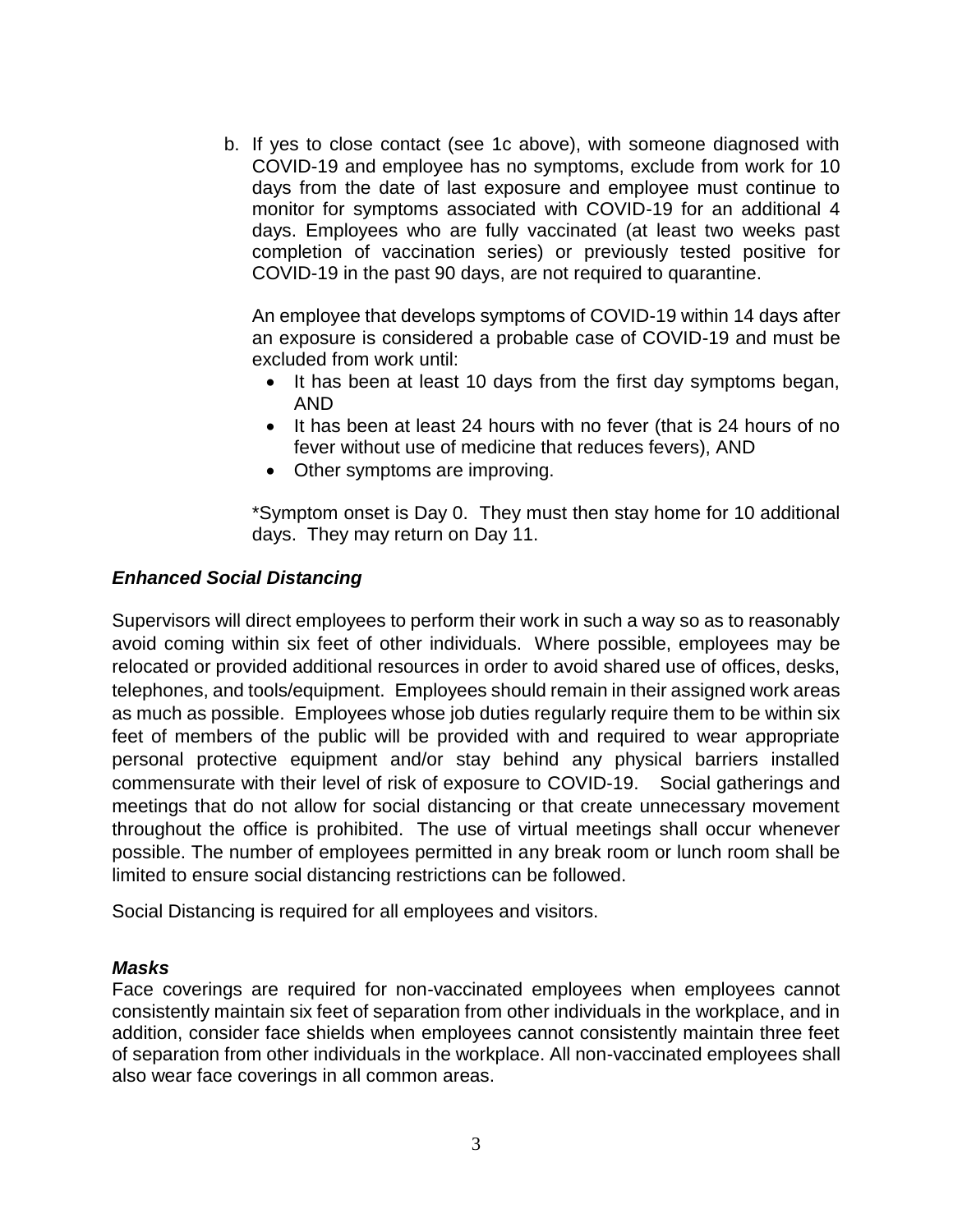Face coverings are required for all non-vaccinated visitors.

Face coverings are required for all employees and visitors to the Judicial Building and to the Health Department clinics.

#### *Enhanced Hygiene*

Employees are instructed to wash their hands frequently, to cough/sneeze into their elbow or cover their coughs and sneezes with tissue, and to avoid touching their faces. Employees will be provided with access to places to frequently wash hands or to access hand sanitizer. Employees will also be provided with access to tissues and to places to properly dispose of them. Posters to encourage staying home when sick, cough and sneeze etiquette, and proper hand hygiene practices posted throughout all county buildings. Hand shaking is prohibited to ensure good hand hygiene.

#### *Enhanced Cleaning and Disinfecting*

Increased cleaning and disinfecting of surfaces, equipment, and other elements of the work environment will be performed as necessary to prevent virus spread on contact surfaces using products containing EPA-approved disinfectants. Employees will be provided with access to disposable disinfectant wipes so that any commonly used surfaces can be wiped down before each use. Employees are highly encouraged to wipe down their personal work space twice daily. In the event that an employee that has been in the workplace in the past 14 days tests positive for COVID-19, their office space and/or equipment will be disinfected.

#### *Points of Entry into County Buildings*

Where possible, alternate entry points into and out of a building for employees versus the public shall be identified.

#### *Visitors and Customers*

All visitors and customers entering the building shall be screened prior to entering the building. A screening log will be utilized to decide if the visitor can enter the building. If a visitor presents with symptoms of COVID-19 or answers yes to any of the screening questions they will not be allowed into the building. They will be provided with a handout regarding what to do if you might have COVID-19.

#### *In-Home Services*

Employees required to perform in-home services shall maintain accurate appointment records, including date and time of service, name of client, and contact information, to aid in possible contact tracing. Interaction shall be limited to the use of electronic means of communication whenever possible. If it is necessary to enter the home, employee will inquire of the customer whether anyone in the household has been diagnosed with COVID-19, is experiencing symptoms of COVID-19, or has had close contact with someone who has been diagnosed with COVID -19. If so, the appointment should be rescheduled. The number of employees inside a home should be kept to a minimum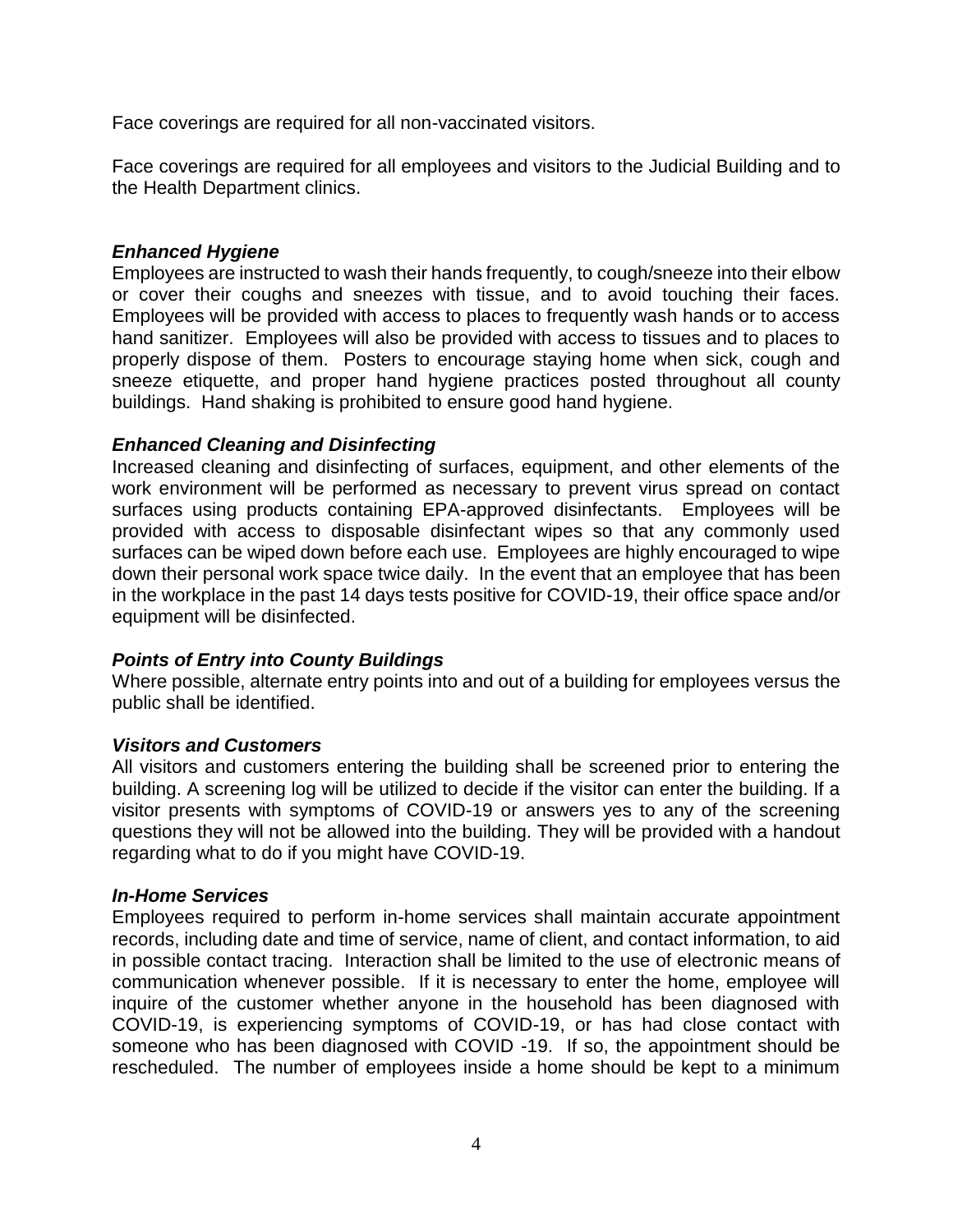number necessary to perform the work in a timely fashion. In addition, gloves shall be worn when practical and disposed of in accordance with guidance from the CDC.

# **EMPLOYEE CONDUCT**

Lenawee County employees are required to conduct themselves in compliance with this policy to protect their health and the health of their co-workers. The departmental COVID 19 Supervisor shall enforce the provisions of this policy and report violations to the department head.

All employees violating the provisions of this policy are subject to disciplinary action.

## **STEPS TO BE TAKEN IF EMPLOYEE IS SUSPECTED OR CONFIRMED TO HAVE COVID-19**

#### *Suspected COVID-19 Cases and Close Contacts*

An employee will be considered to have a *Suspected Case or Close Contact* of COVID-19 if:

- They are experiencing any of the following COVID-19 symptoms:
	- o Fever;
	- o Shortness of breath; and/or
	- o Continuous cough.
- They have been exposed to a COVID-19 positive person, meaning:
	- o An immediate family member has tested positive for or exhibited symptoms of COVID-19; or
	- $\circ$  In the last 14 days, the employee came in close contact or shared items with someone who has tested positive for COVID-19.

If an employee believes that he or she qualifies as a *Suspected Case or Close Contact* (as described above), the *employee* must:

- Immediately notify their supervisor;
- Seek immediate medical care or advice; and
- Self-quarantine for 10 days.

If an employee qualifies as a *Suspected Case*, the employee's *supervisor* must:

- Immediately notify the Health Department (264-5226; option 5)
- Notify Maintenance to disinfect employee's work area which may include restricting use of work area for 24 hours. (264-4738)
- Notify the Human Resources Coordinator (264-4510)
- Within 24 hours, notify any co-workers, contractors, or suppliers who may have come into contact with the person suspected to have COVID-19. Contact, for these purposes is defined as being in close proximity for a period of 15 minutes or longer and/or sharing of food, drink, or other items with the person suspected to have COVID-19.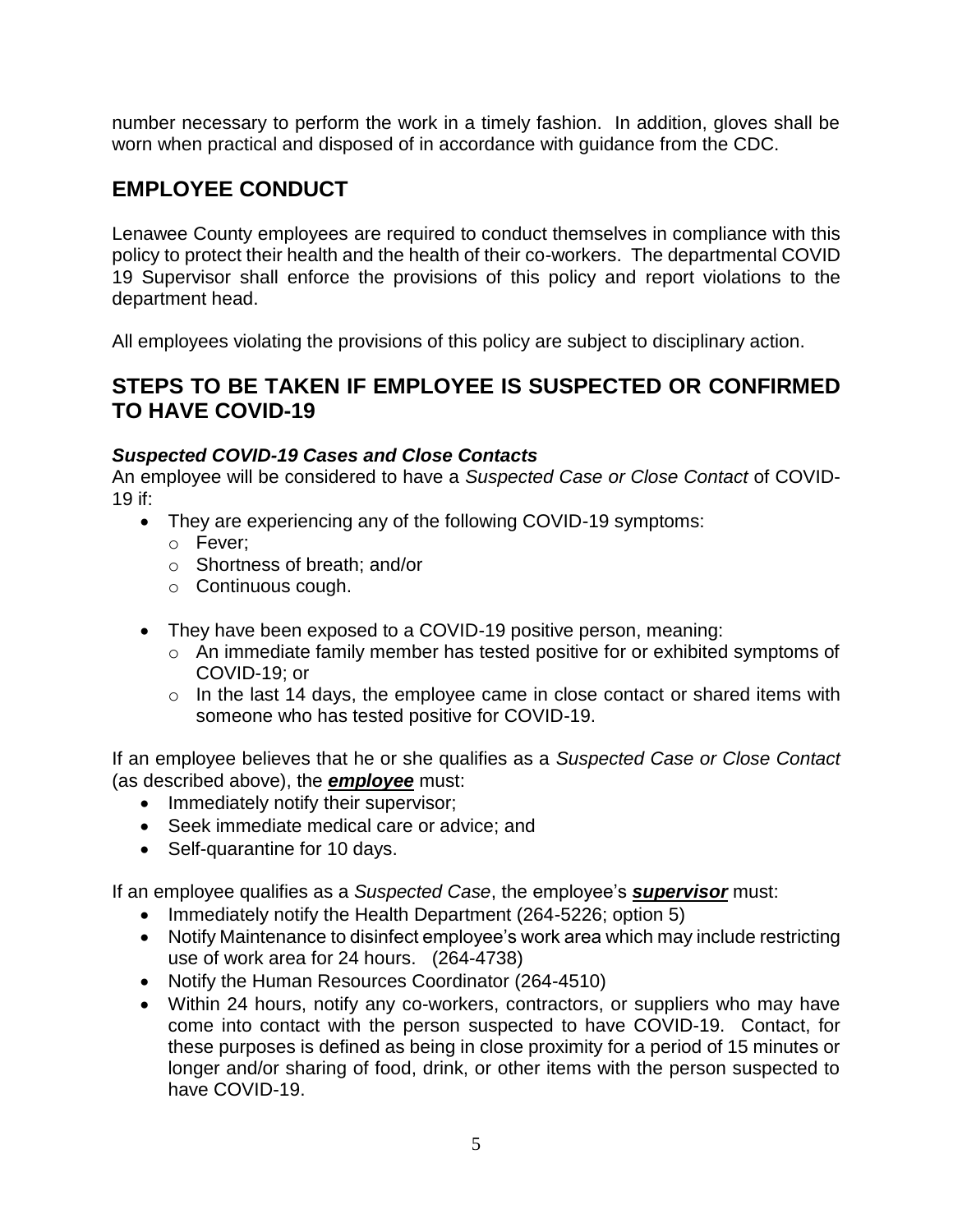#### **A fully vaccinated employee who is a close contact of a person who has tested positive does not need to quarantine unless they are exhibiting symptoms of COVID 19.**

#### *Confirmed COVID-19 Cases*

An employee will be considered a *Confirmed Case* of COVID-19 if the employee has been performing in-person operations in the past 14 days and that person tested positive for COVID-19.

If an employee qualifies as a *Confirmed Case* (as described above), the *employee* must:

- Immediately notify their supervisor;
- Self-quarantine and remain out of the workplace until they are released to return to work by the Health Department.

If an employee qualifies as a *Confirmed Case*, the employee's *supervisor* must:

- Immediately notify the Health Department. (264-5226; option 5)
- Notify Maintenance to disinfect employee's work area which may include restricting use of work area for 24 hours. (264-4738)
- Notify the Human Resources Coordinator. (264-4510)
- Within 24 hours, notify any co-workers, contractors, or suppliers who may have come into contact with the person suspected to have COVID-19. Contact, for these purposes is defined as being in close proximity for a period of 15 minutes or longer and/or sharing of food, drink, or other items with the person suspected to have COVID-19.

If an employee qualifies as a Confirmed Case, then Lenawee County will:

- Notify all employees who may have come into close contact with the employee (being within approximately six feet for a prolonged period of time without PPE) in the past 14 days (while not disclosing the identity of the employee to ensure the individual's privacy);
- Ensure that the entire workplace, or affected parts thereof (depending on employee's presence in the workplace), is thoroughly cleaned and disinfected;
- If necessary, close the work area or workplace, until all necessary cleaning and disinfecting is completed; and
- Communicate with employees about the presence of a confirmed case, the cleaning/disinfecting plans, and when the workplace will reopen.

# **REPORTING UNSAFE WORKING CONDITIONS**

Concerns of unsafe working conditions shall be reported to one or all of the following: (1) Supervisor; (2) Human Resource Coordinator; (3) County Administrator.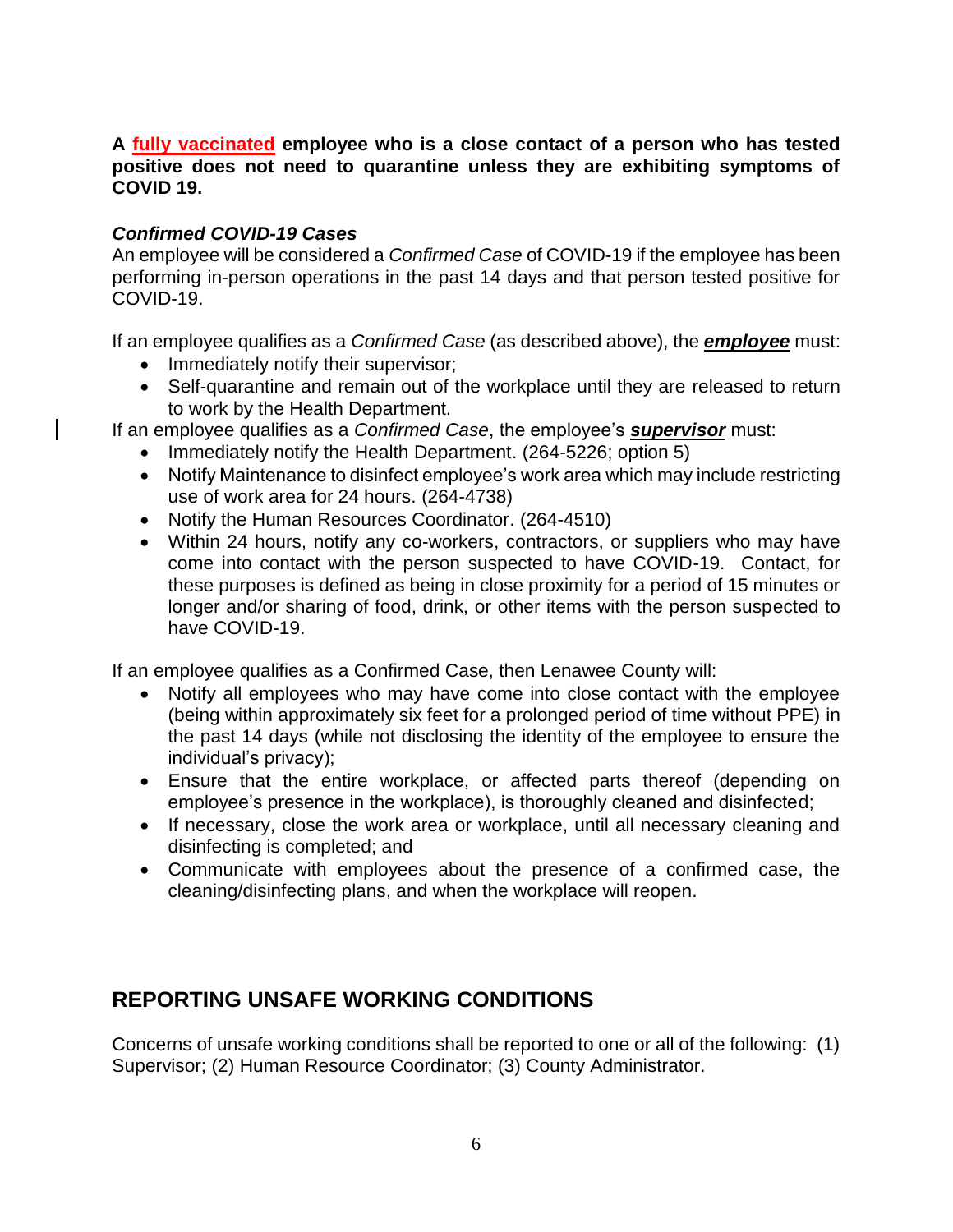# **BUSINESS CONTINUITY PLANS**

The departments will: (1) work to cross-train employees to perform essential functions so the workplace can operate even if key employees are absent; (2) identify alternate supply chains for critical goods and services in the event of disruption; and (3) develop an emergency communication plan to communicate important messages to employees and constituents.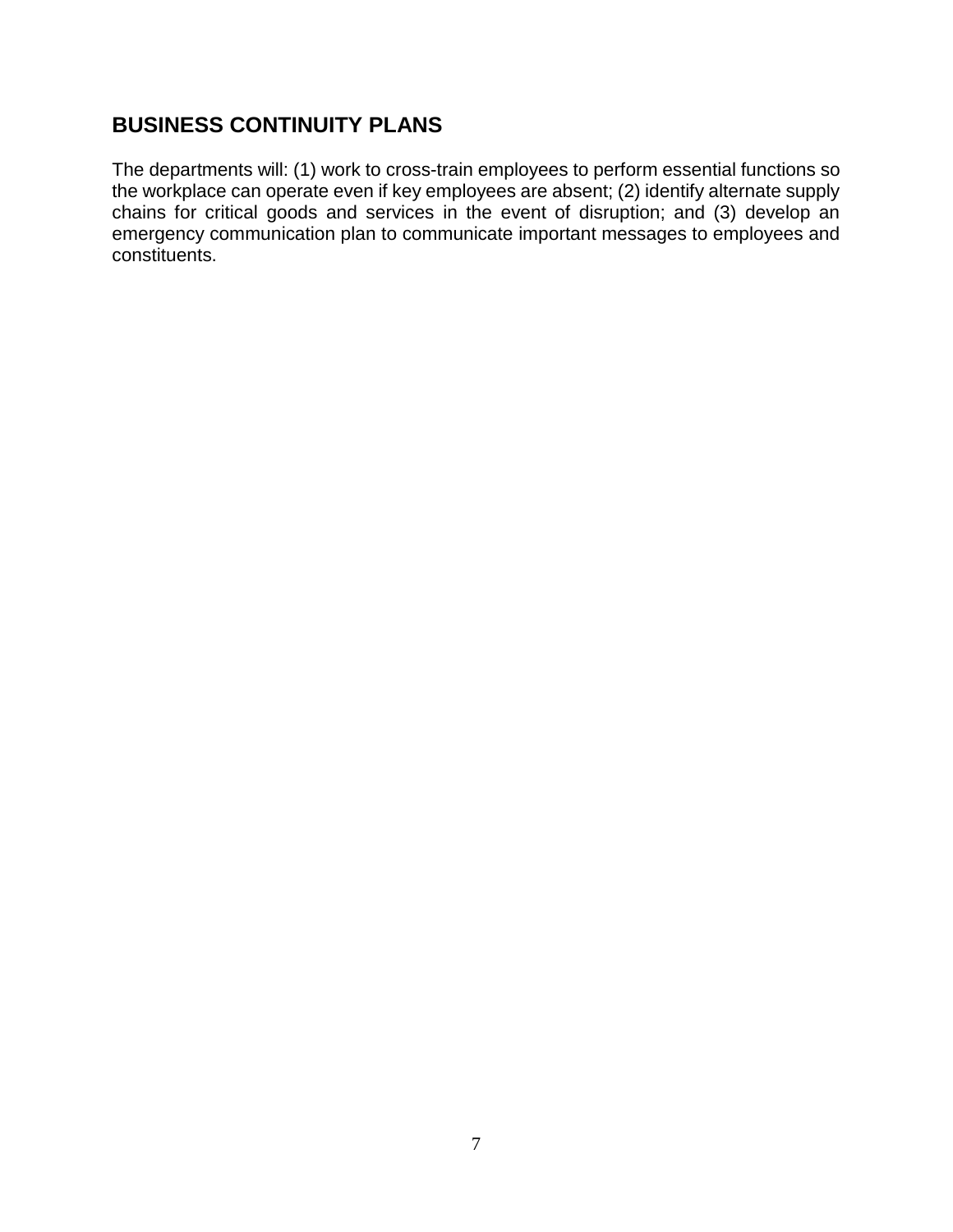#### **APPENDIX A**

#### **SAMPLE EMPLOYEE ENTRY SCREENING QUESTIONNAIRE**

1. Have you experienced any of the following symptoms?

a. New or worsening cough (excluding chronic cough due to known medical reason or allergies), Shortness of breath or difficulty breathing, Fever (100.4 or higher), New loss of taste or smell

 b. Chills or shivering, Headache, sore throat, runny nose or congestion, muscle aches, abdominal pain, fatigue, nausea, vomiting or diarrhea

c. Have you had close contact in the last 14 days with an individual diagnosed with COVID 19

"Yes" response to the screening questions above requires you to do the following:

- a. If yes to **one** of the symptoms listed in 1a above or yes to **two** of the symptoms is 1b above, and no known exposure and no COVID testing, exclude from work until:
	- It has been at least 10 days\* from the first day symptoms began, AND
	- It has been at least 24 hours with no fever (that is 24 hours of no fever without use of medicine that reduces fevers), AND
	- Other symptoms are improving.

\*Symptom onset is Day 0. You must then stay home for 10 additional days. They may return on Day 11.

If no known exposure to COVID and you have a negative test result, you may be allowed to return to work if symptoms are improving, including no fever for at least 24 hours without the use of fever-reducing medication. Any symptoms of vomiting or diarrhea must have been resolved for at least 24 hours or as determined by a healthcare provider.

> b. If yes to close contact (see 1c above), with someone diagnosed with COVID-19 and you have no symptoms, exclude from work for 10 days from the date of last exposure and continue to monitor for symptoms associated with COVID-19 for an additional 4 days. Employees who are fully vaccinated (at least two weeks past completion of vaccination series) or previously tested positive for COVID-19 in the past 90 days, are not required to quarantine.

An employee that develops symptoms of COVID-19 within 14 days after an exposure is considered a probable case of COVID-19 and must be excluded from work until:

> It has been at least 10 days from the first day symptoms began, AND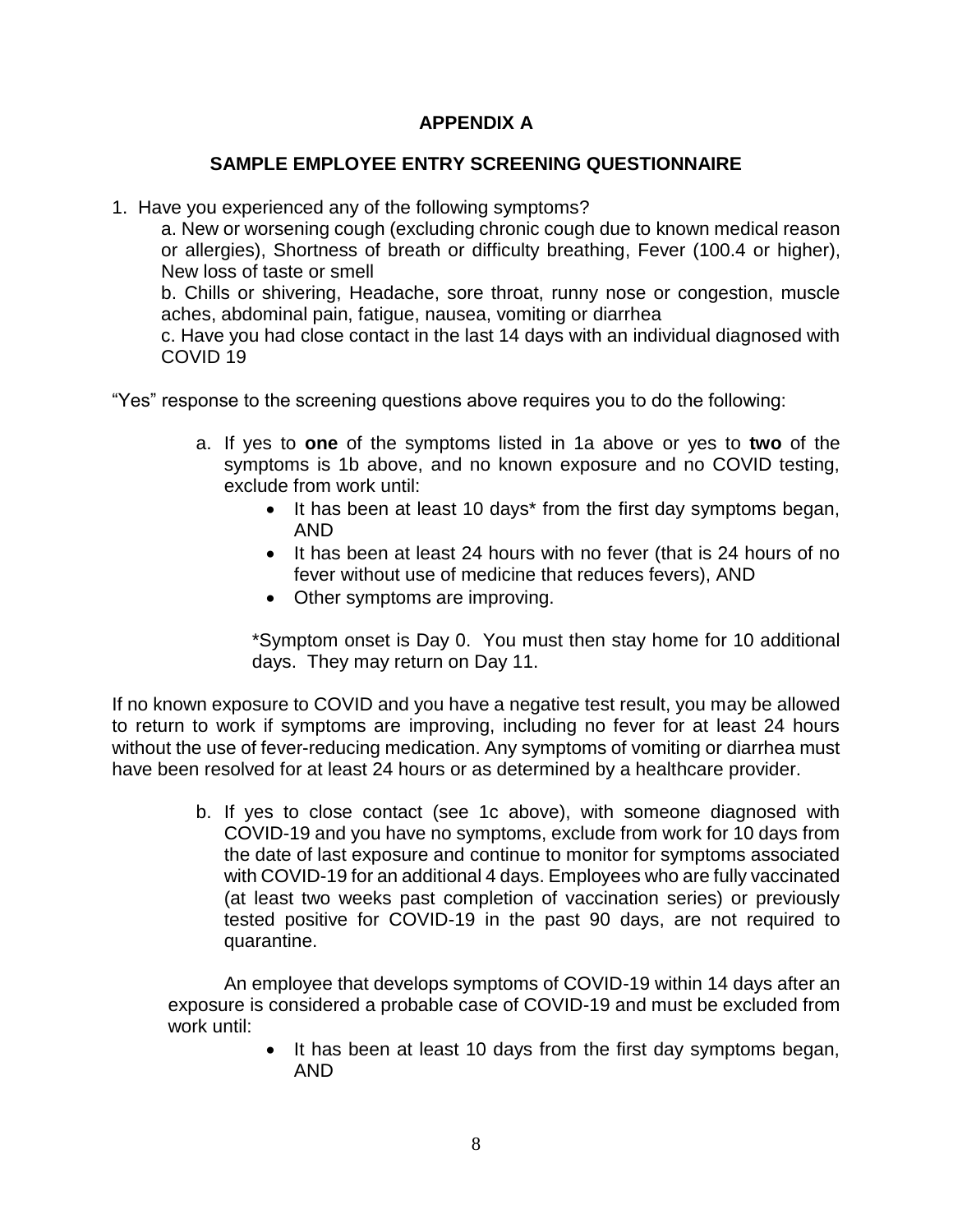- It has been at least 24 hours with no fever (that is 24 hours of no fever without use of medicine that reduces fevers), AND
- Other symptoms are improving.

\*Symptom onset is Day 0. They must then stay home for 10 additional days. They may return on Day 11.

If YES to any, you are restricted from entering the building. If NO, proceed to sign below and enter the building.

| Signature: | Jate |
|------------|------|
|            |      |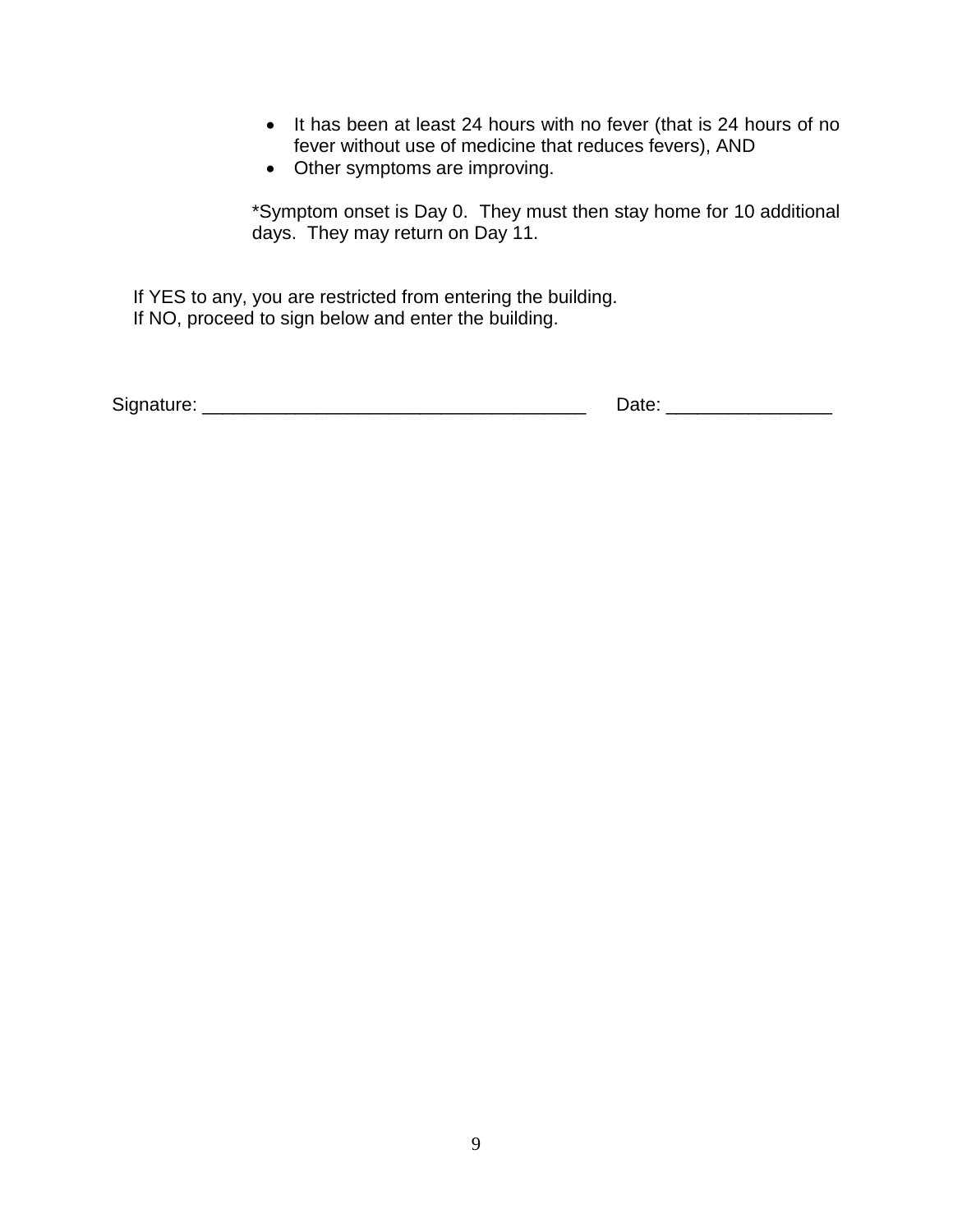#### **APPENDIX B**

#### **CORONAVIRUS DISEASE (COVID-19) VISITOR HEALTH SCREENING**

| Visitors Name: Wisitors Name: |          |  |
|-------------------------------|----------|--|
| Appointment Date:             | Time In: |  |

#### **In the past 24 hours, have you experienced any of the following symptoms:**

If the visitor answered **"yes"** to any of the symptoms listed above visitor not allowed access to building. Visitor handed CDC Handout: Sick with COVID-19 Fact Sheet.

#### **In the past 14 days, have you:**

a. New or worsening cough (excluding chronic cough due to known medical reason or allergies), Shortness of breath or difficulty breathing, Fever (100.4 or higher), New loss of taste or smell

 b. Chills or shivering, Headache, sore throat, runny nose or congestion, muscle aches, abdominal pain, fatigue, nausea, vomiting or diarrhea

c. Have you had close contact in the last 14 days with an individual diagnosed with COVID 19 (A close contact is within 6 feet for 15 minutes or more)

If visitor answered **"yes"** to one item in 1a or two or more in items in 1b or yes to 1c the visitor is not allowed access to building. Visitor handed CDC Handout: Sick with COVID-19 Fact Sheet.

Security Officer or Employee:

Contacted Court/Office and informed them the visitor was not allowed into the building.

| Date: |  | ime | Spoke to: |
|-------|--|-----|-----------|
|-------|--|-----|-----------|